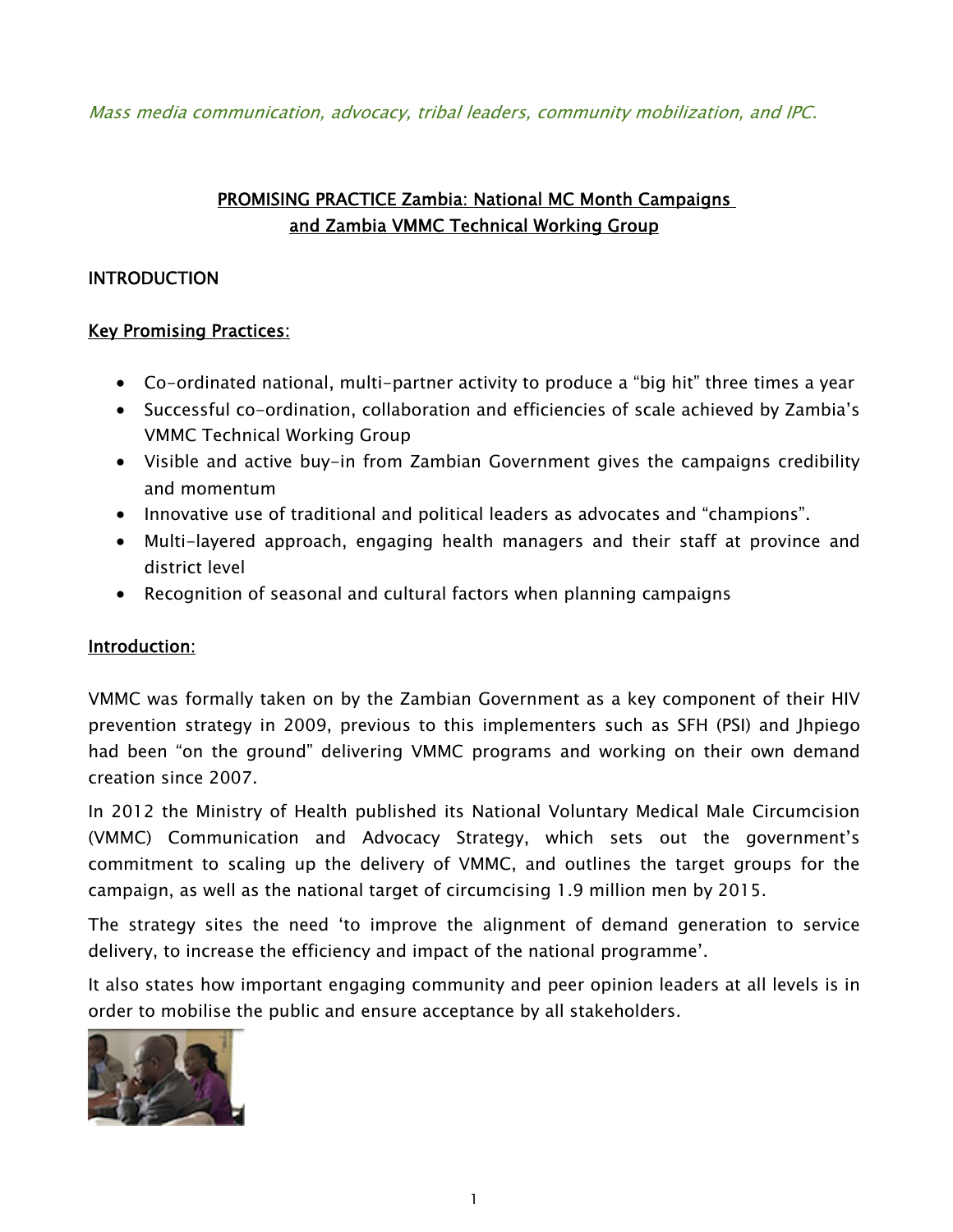## Dr Kaonga with the VMMC Technical Working Group's M&E Sub-committee

The VMMC Technical Working Group took on this challenge, and following the National C&A Strategy closely have created a nationwide campaign which seeks to mobilise the public through a "blitz" of multi-platform information over a short space of time, three times a year - with a particular focus on engaging community and peer opinion leaders via a variety of national and local demand creation activities.

The idea for the MC Month was brought to the VMMC Technical Working Group (TWG) by members of the Jhpiego team, who had been planning their own "mini campaign" for August and invited other implementers to join in. Dr Daniel Makawa, (the then government VMMC coordinator) took the idea on and the TWG planned a national campaign.

The first MC month was held in August 2012, which was the most successful to date in terms of numbers through the clinic doors (approximately 42,000 procedures).

During this campaign, the implementers launched a variety of national and more local events / campaigns. On a national level, several TV programs, radio features and PSAs.

During the December 2012 MC Month, PSA's were also aired at the Afcon football matches.

The second August campaign is currently underway – and a detailed analysis of its successes and challenges is planned.

## Target Groups

The first MC months did not target a particular audience by age or sex, however briefs have recently been developed for the target audience for adverts airing during MC Month August 2013:

- Primary audiences:
	- o Uncircumcised, HIV negative men in the overall target group 15-49 years are the as outlined in the Zambian National Communications and Advocacy Strategy 2012-15
	- $\circ$  Men at the older end of this age group (25+) were specifically targeted by some of the localized Jhpiego and SFH activities.
- Secondary audiences:
	- o Parents and guardians
	- o Partners of men

## Scale and scope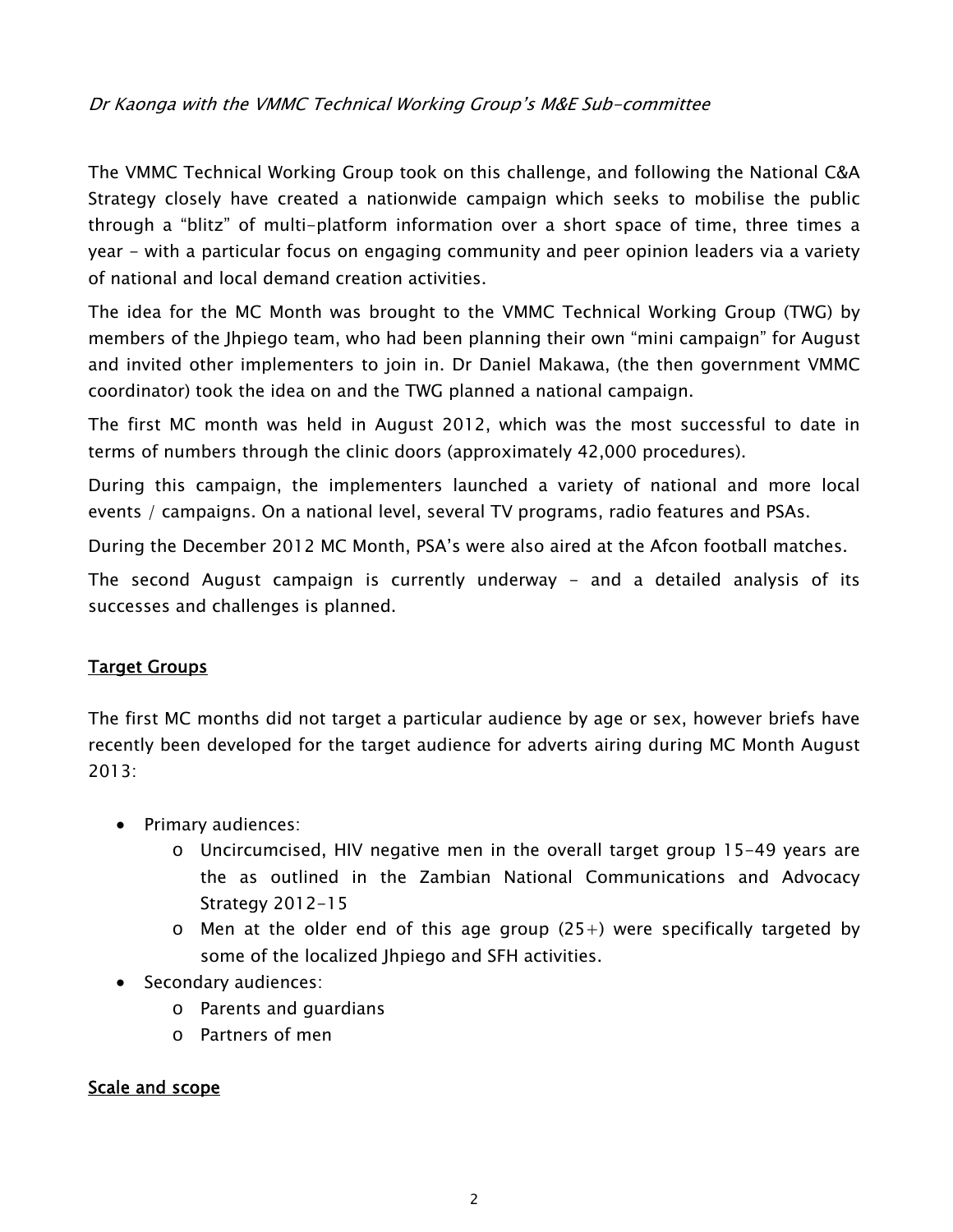As a national event, all efforts were made to reach the Zambian population at large and all provincial government staff. For example, the letters and instructions to take part were sent to all 12 provinces, which encompasses in total 472 health facilities.

ZNBC unfortunately don't have audience reach figures for the TV and radio output. However, as an indication of potential reach, an Audience Scapes National Survey of Zambia from April 2010, suggests that 79% of Zambians living in urban areas have access to television at home, but for the rural population, this is far lower at 26%.

The plan for MC Month August 2013 is to broaden and intensify the media coverage and national awareness levels. The TWG organized a "Ministerial Launch", whereby the Health Minister held a media briefing to engage the local and national press with the campaign, on how they can convey correct information to the public. The TWG also held a launch with the Ministry of Chiefs and Traditional Affairs, funded by PEPFAR, with the goal of scaling up the role of chiefs.



The Ministerial Launch, August 2013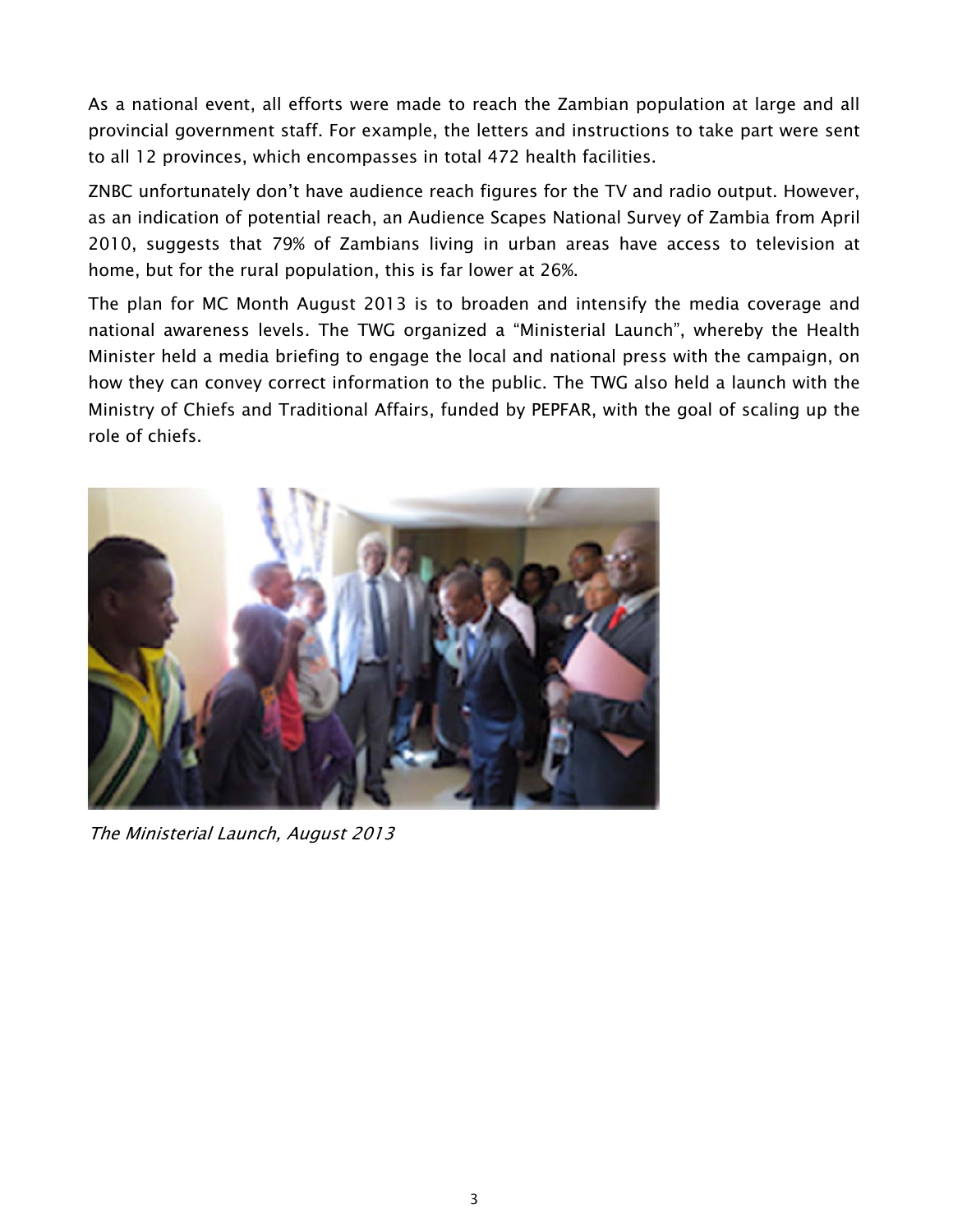

The implementers are also scaling up their work with partner radio stations. Nine provinces out of ten have been contracted by CSH to begin broadcasting VMMC messages in the lead up to August. These will be combined with pre-recorded call in shows and repeated at intervals during the campaign.

## Organisations involved

## Lead

 The 'MC Month' is steered by the Zambia VMMC Technical Working Group (comprised of all MC stakeholders in Zambia - the government, funders and implementers) and its communications sub-committee, whose role it is to co-ordinate demand creation activities among implementers. The member implementers then operate within their specific remits and specialisms to make this a multi-layered event. The TWG is led by the government's VMMC Co-ordinator Dr Albert Kaonga (see Lusaka case study).

## Funding

 Multiple USG funders (PEPFAR/USAID/CDC), Bill & Melinda Gates Foundation and the Zambian Government (Ministry of Health and Ministry of Community Development Mother and Child Health)

## Other partners

 All main implementers / members of the TWG (incl. CIDRZ, CSH, Jhpiego, SFH (PSI) ZPCTII, CHAZ and CHAI). N.B CHAI have received some funding from BMGF to help co-ordinate VMMC in Zambia.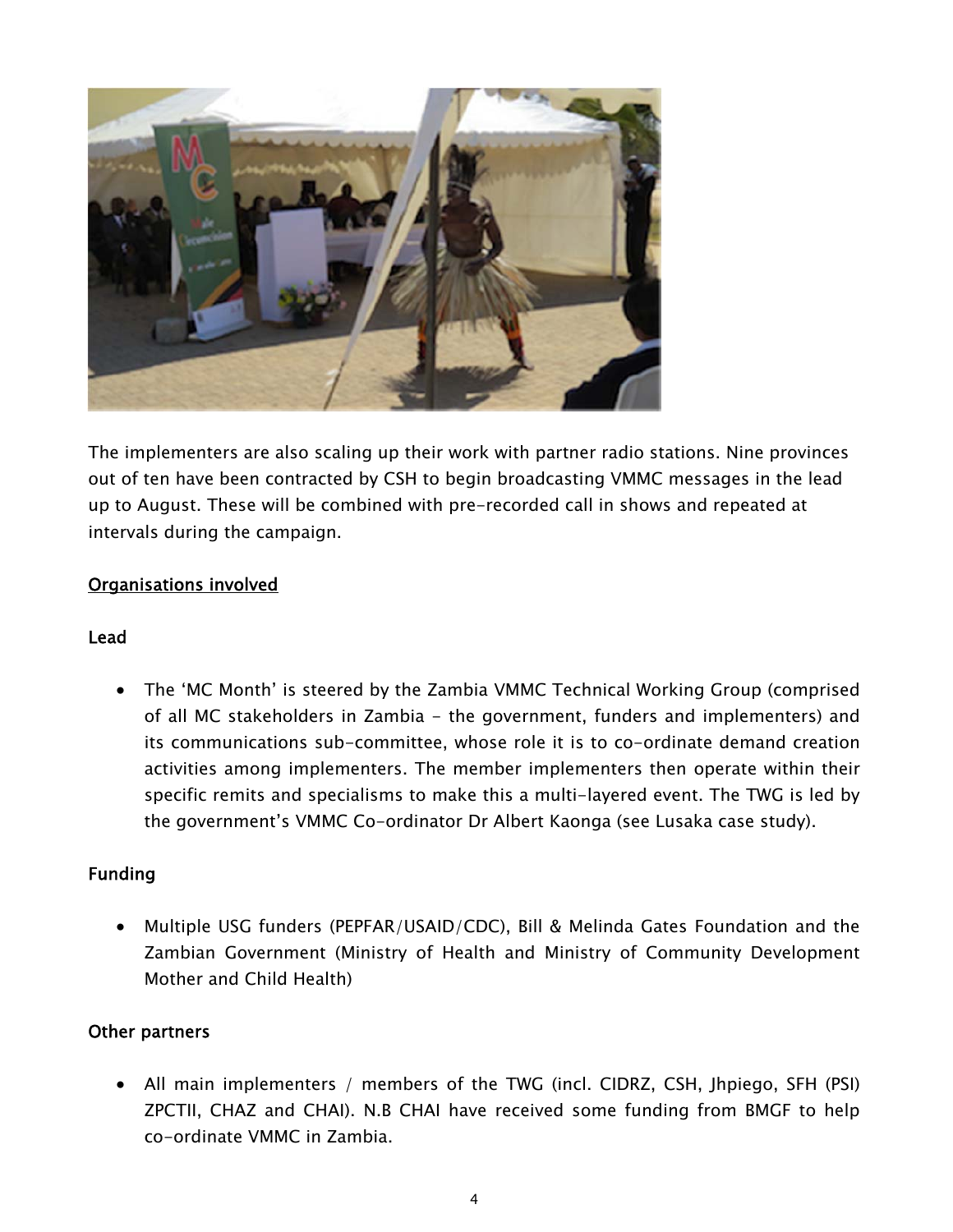SFH and CSH are the communications leads as part of the TWG's Communications sub-committee. SFH was given the remit to co –ordinate all mass media – i.e. produce the MC advocate clips, fund and organize 'Health Matters' slots on ZNBC, create campaign materials, creative briefs and publicize the 990 help line.

## Who is carrying out demand generation activities?

As a multi-activity event, there are numerous front-line actors, including:

- District health offices and health workers who provide counselling and respond to government instructions to spread the word locally and publicise within their health centre.
- Ihpiego's community mobilisers
- SFH's (PSI) Health Promoter's and also their media / marketing team who create and distribute campaign materials
- Selected advocates taking part in media broadcasts, MC Month events and interpersonal communications.

## APPROACH TO DEMAND CREATION

## The approach to Demand Creation:

## Key message(s)

- TV and radio broadcasts have centered on this being a government led campaign (i.e. it has government backing and therefore is an important, credible message) and the range of health benefits of VMMC - i.e. hygiene and some protection against transmission of other infections, as well as HIV).
- Outreach activities engage in a deeper dialogue, with community mobilizers addressing individual's questions and concerns about VMMC, and providing practical information including what the procedure involves and the nearest facility options.

## Type of intervention

The "MC Month" is a multi-organisational, multi-project event, creating a nation-wide campaign three times a year - April, August and December. These months have been chosen due to their seasonal advantages – they holiday months and August is "cooler". The TWG felt that this was a time of the year when taking time off work or study would be easier, and men would feel more comfortable having the operation, as there is some perception that healing is more difficult during hotter months.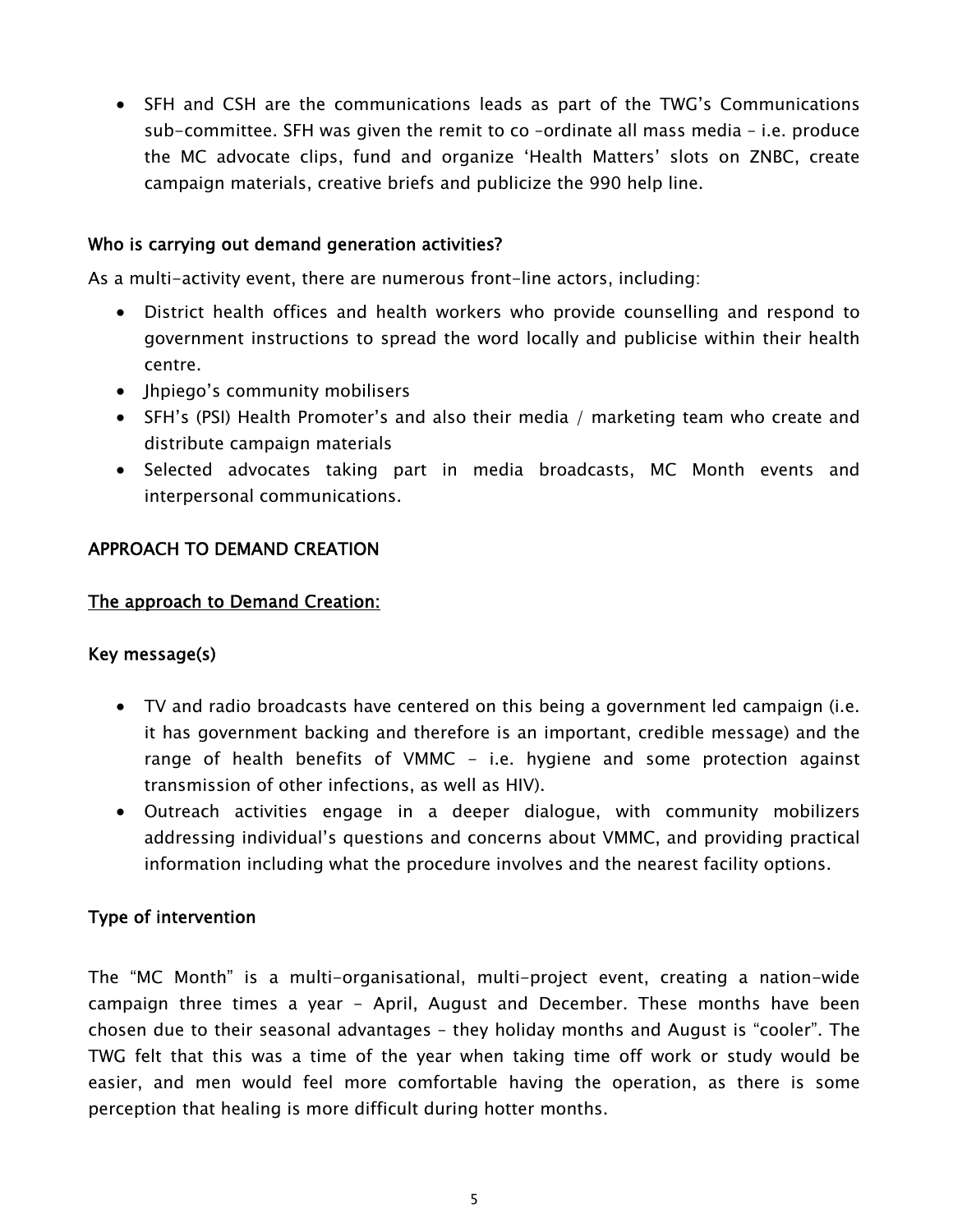Approach: To create a "short burst" of high intensity demand creation and VMMC provision across the country, streamlined so that there is a 'buzz' that this is an important, national event.

Core activities include:

- Increasing supply capacity during the targeted months
- Mobilizing and securing buy-in from government health facilities in all regions, at provincial and local level
- National and local media activities
- Intensive community mobilization drives
- Use of mobile teams to reach rural areas

# Rationale

The National Communication and Advocacy Strategy cites several behaviour change objectives, including increasing the percentage of men actively seeking VMMC, the reduction of risky sexual behaviour, and in the case of men who have had the procedure, to abstain from sexual activity during the six week healing period.

The rationale cited by several of the TWG implementers is to create an overall awareness of MC month through national media coverage, combined with local outreach activities to engage in specific dialogue with men, to encourage them to take the next steps and answer any questions they may have. This would include overcoming cultural norms against VMMC and male health-seeking behaviors, as well as creating a norm around being circumcised as something Zambian men 'do'.

# DEMAND CREATION ACTIVITIES

## Demand Creation Activities

1. Government buy-in and co-ordination

# Making it official: mobilizing local medical teams and coordinating with MoH sites

- For the August 2012 campaign, The Minister of Health appeared on national television to launch the campaign, which implementers saw as crucial for giving the initiative its national credibility and importance.
- The Minister of Health declared on TV that this was Zambia's VMMC Month and the Permanent Secretary wrote to all hospitals and district and provincial offices, asking them to release required staff and to coordinate with the local implementing partners. As a result, when implementers went to provincial areas, they already had the required support staff and co-operation from MoH facilities. Involvement of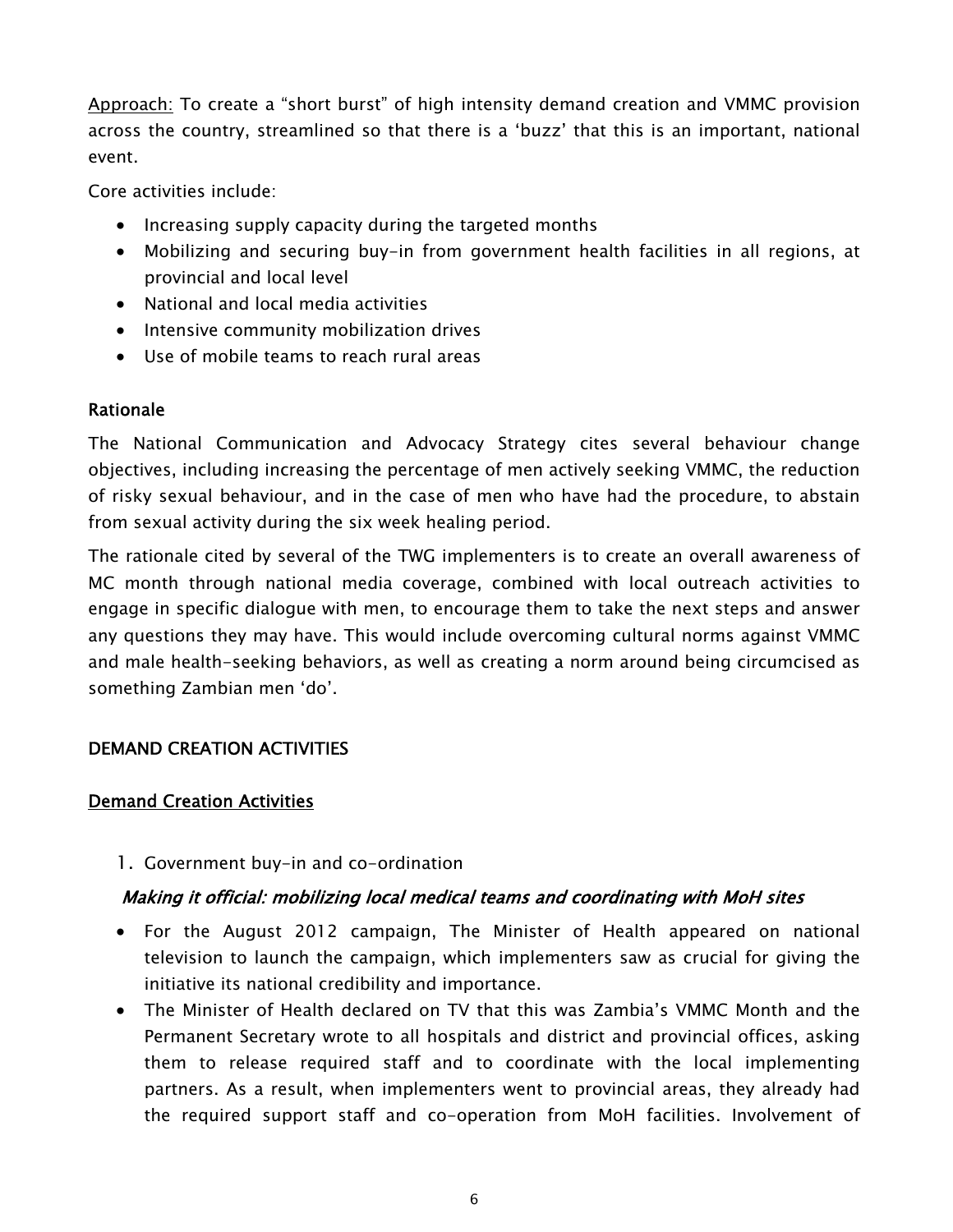district management teams also insured that people were made available to participate on radio talks.

- This type of approach involved considerable planning and collaboration within the TWG, who formulated a comprehensive plan of all the proposed demand generation activities, with nominated persons from the TWG taking on different responsibilities to bring the event together. As well as writing to health facilities, the TWG sent letters to church organisations, MPs and ran a media briefing, ensuring all wider stakeholders were in the loop.
- Closer involvement of the government, to give VMMC a sense of "ownership" by the Zambian people has been strongly encouraged by implementers, who believe that for campaigns of this scale to work, the government needs to take the lead, be seen to be taking ownership of the project and strengthen co-ordination and support at provincial level.
- 2. Mass media and Advocacy

## Television and radio output: Tribal and political leaders as advocates and role models

Television output:

- During the campaign, a daily VMMC advert was aired on primetime national TV (ZNBC), after the 1900 news, which is the most popular news slot. These adverts included short messages from credible "champions" of VMMC, such as tribal leaders, politicians and well known celebrities, as well as a satisfied customer who had undergone VMMC.
- All the TV ads adhered to a similar format, which had been informed by the creative brief and included the green and black VMMC logo, and reference to the free-phone 990 information hotline
- In particular, the message broadcast by Chief Mumena, of the Kaonde tribe from Northwestern Province, has been hailed as creating a very positive impact and giving the campaign credibility. In the message, he announces that the Zambian Ministry of Health has declared August 2012 as the "National MC month". He talks of the health benefits and encourages men to find out more, call the 990 free-phone number, and go for male circumcision. See Traditional Leaders below for more details of the TWG's work with Chiefs as advocates.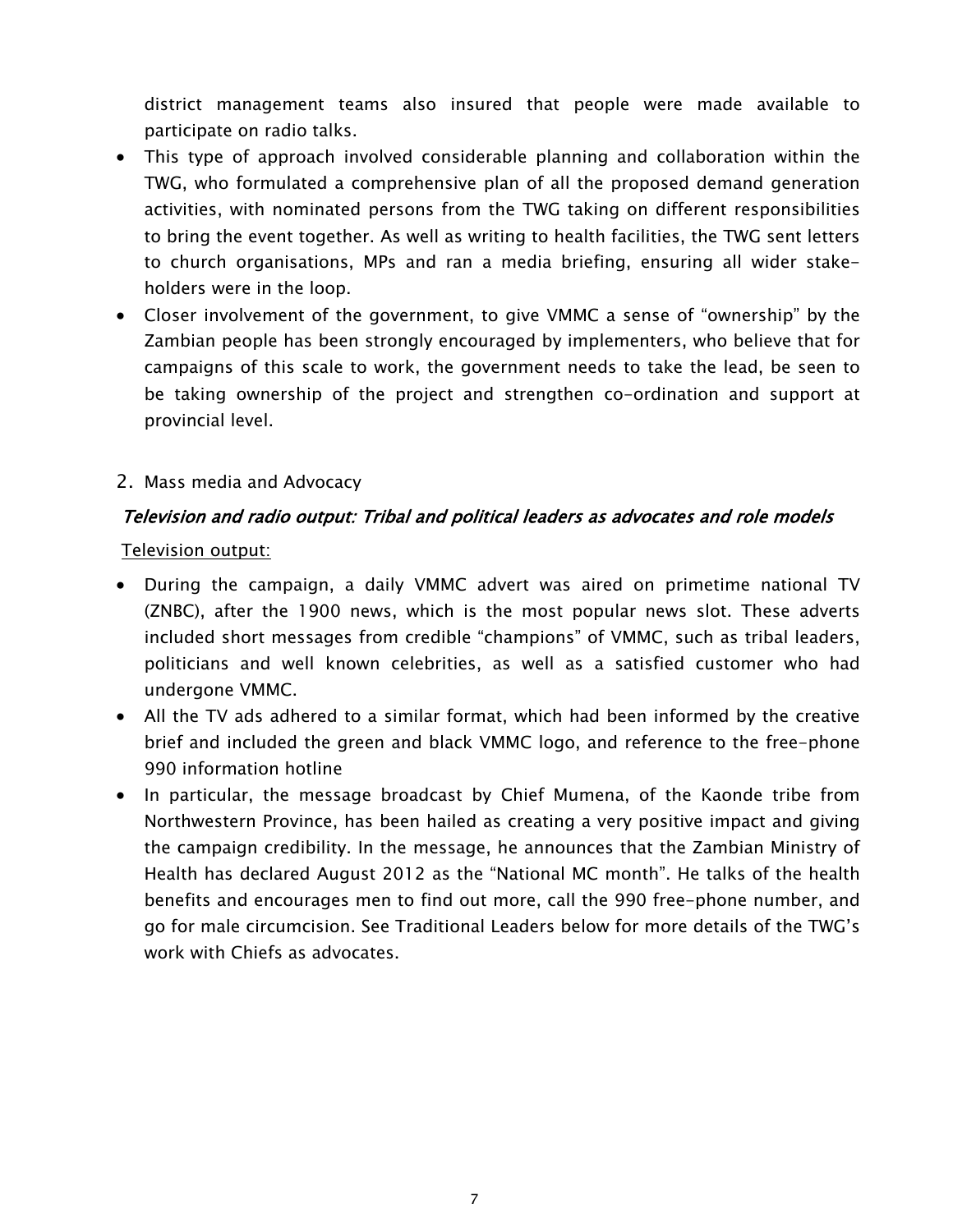

- SFH also worked with the ZNBC Health Matters program (which airs after the news at 19.50 pm on Mondays, Wednesdays and Fridays) to focus discussions on VMMC during the campaign month, and as a result they produced several panel discussions about VMMC and a film about a parliamentarian deciding to go for the procedure.
- Live, hour long discussion panels were also aired on ZNBC primetime, with representatives from the MoH and partners (including the Surgical Society of Zambia, Jhpiego and SFH) taking questions from people calling in. The program was then repeated on ZNBC during the week.

### Radio Output:

- For the radio output, a a call-in show guide was produced in English, including guidelines for participants, so that local health staff could select panellists and schedule one hour call in shows which would be tailored to local language .
- The guide included background facts on VMMC for the presenters and producers, information on VMMC scale up in Zambia, and contact details for the National MC Co-ordinator, for any further information.
- The TWG also approached several stations in Lusaka to see if regular programs such as "Mansi Therapy" on Radio Phoenix could be dedicated to VMMC during the campaign.

## 3. Social mobilisation:

## Localized outreach activities: the personalized approach

On a local level implementers organized a range of provincial demand creation activities to compliment the national outputs. These included: Jhpiego organised door knocks and Q&A activities in key provincial areas where they provide VMMC facilities, SFH deployed their Health Promoters, who were given discussion guides, flyers and other visual materials, and sent out to regional sites to speak to people one on one about MC Month.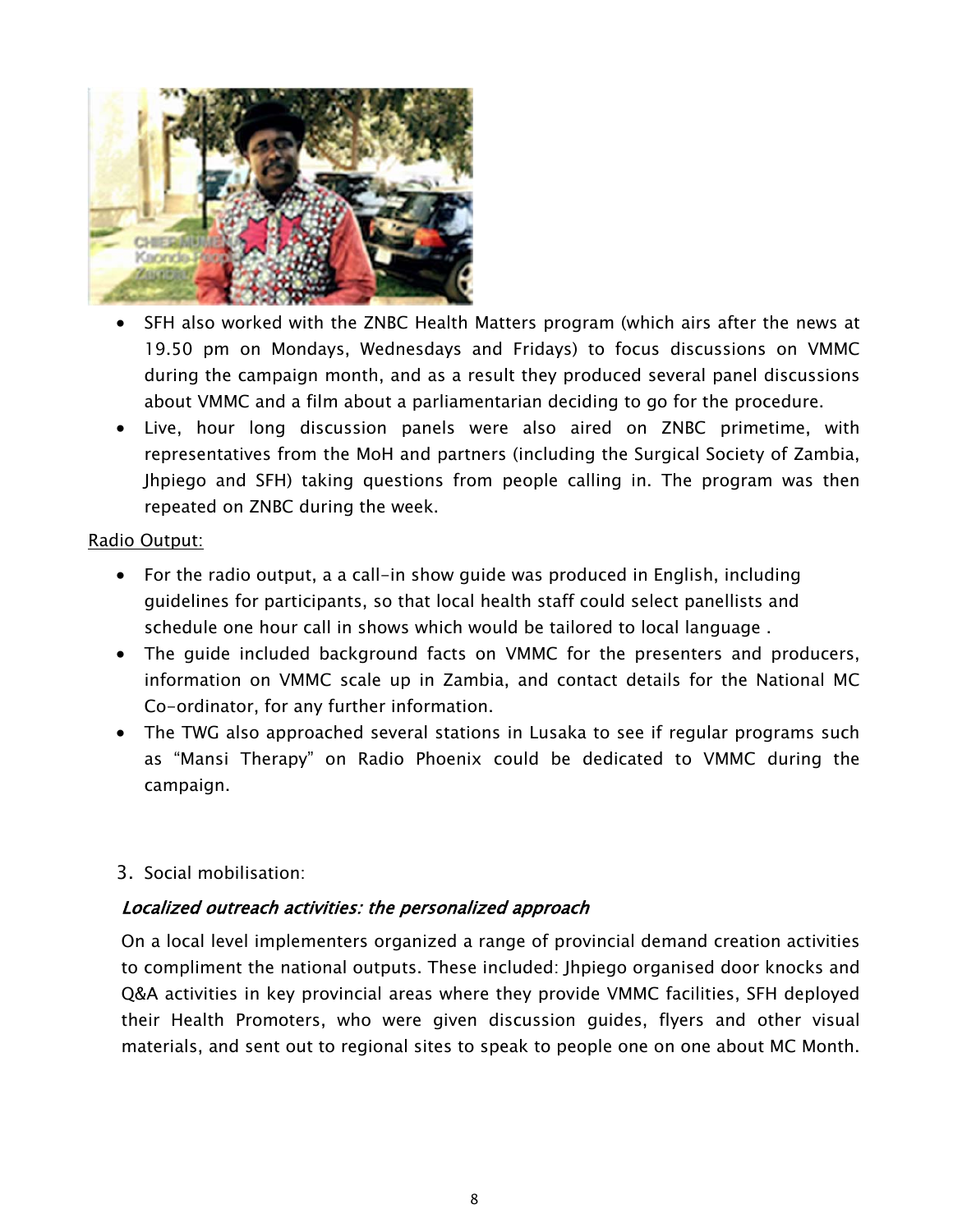

4. Materials and Branding

## Keeping the message consistent and instantly recognizable

- The campaign made widespread use of the "MC man logo" as designed by SFH a green and black logo of a man with a belt bearing the letters MC, with the slogan, "A Man Who Cares".
- The TWG felt it was important that "MC Month" had an image that was familiar and recognizable, so that at any MOH health site or outreach event, clients would know who they are and what the campaign was about.
- Materials include booklets for men and women, posters, leaflets, banners and tshirts, which all adhered to the style of the national logo.



- SFH produced the campaign materials and made them widely available to all partners, so that across the country, everyone was using the same materials as far as possible.
- The TWG are always looking for ways to refresh materials and maximize their impact. The flip-chart produced by SFH for mobilisers to use when doing presentations has recently been reviewed, and the team has also selected two comics strips, one targeting women, the other one targeting men for their teams to give out.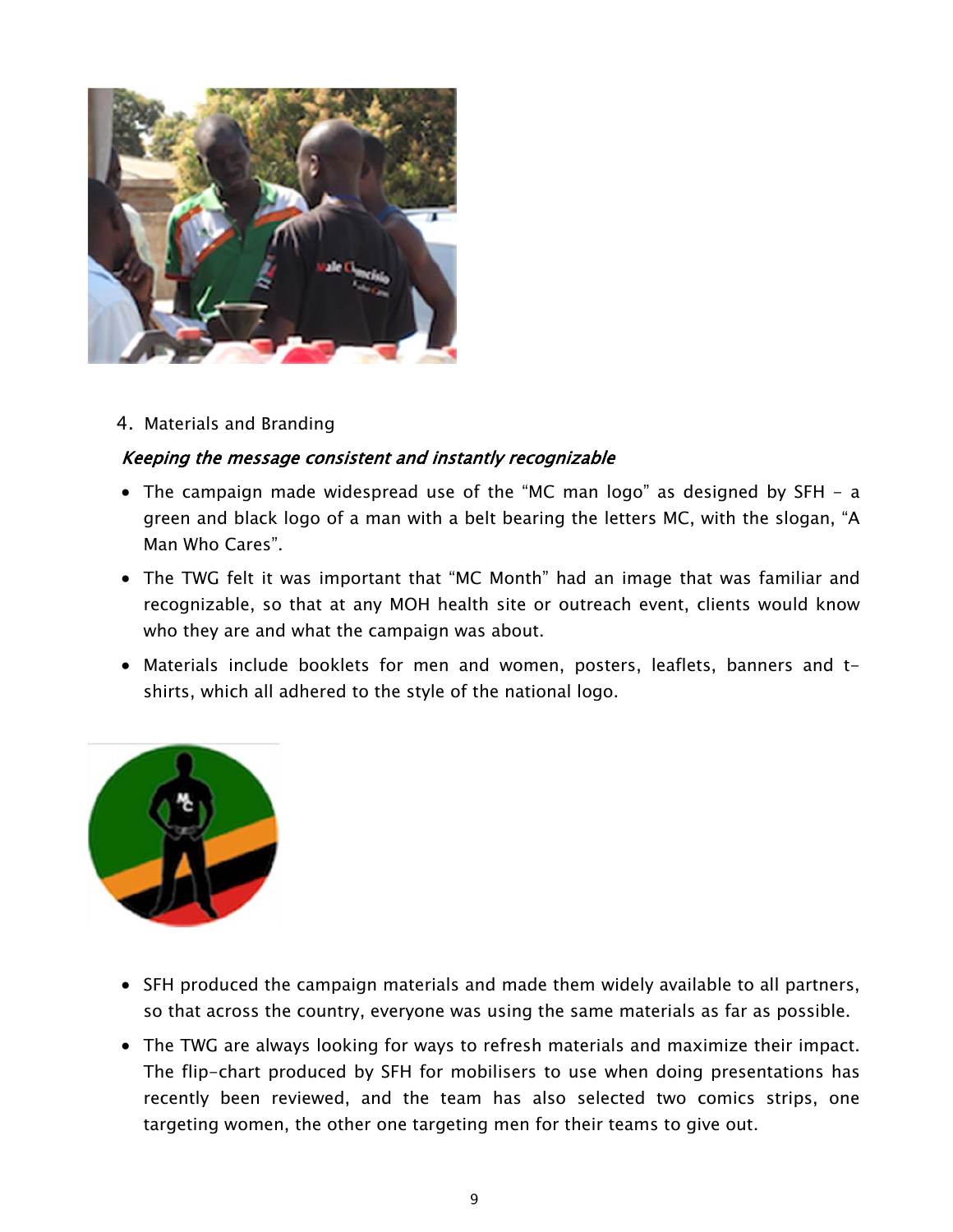

5. Traditional Leaders:

Chief Mumena is one of several chiefs in Zambia, from non-circumcising tribes, who have come forward to champion VMMC, with personal motivation that has convinced them of the benefits and urgent need to fight the HIV epidemic. Their knowledge, passion and influence have meant that they've made excellent "champions" not just in their own communities but on the national media spots, and speaking at events and conferences. SFH and the TWG have supported the tribal chiefs fully during this process, equipping them with any information or tools they may need, and building a strong working relationship.

The TWG also began an initiative with the Ministry of Chiefs and Traditional Affairs. The scheme launched in July 2013 ahead of MC Month, whereby selected Chiefs will be trained in advocacy / how to promote VMMC, which will culminate in a ceremony attended by the U.S. Ambassador, to celebrate their achievement.

In Southern Province, the implementers have successfully worked with tribal leaders to gain access to their people. It has been essential for the teams to "follow protocol". A chief must be approached through an Induna (advisor to the tribe), who is told that there are MoH officials who would like to share information about health issues. Local health officials are then sent in to start the talks, and over time will build a rapport and get access, via the Induna and headmen, to the Chief.

In Eastern Province, implementers have also come up against significant challenges. This province is rural, traditionally non-circumcising, and as a result has one of the lowest rates of VMMC take up.

Dr Daniel Makawa and his team have spent two years working with the region's tribal leaders. Lessons they have learned include speaking in the local language (to not be viewed as an outsider), linking Headmen to facility managers so that they can work together, and only doing workshops with one tribe at a time.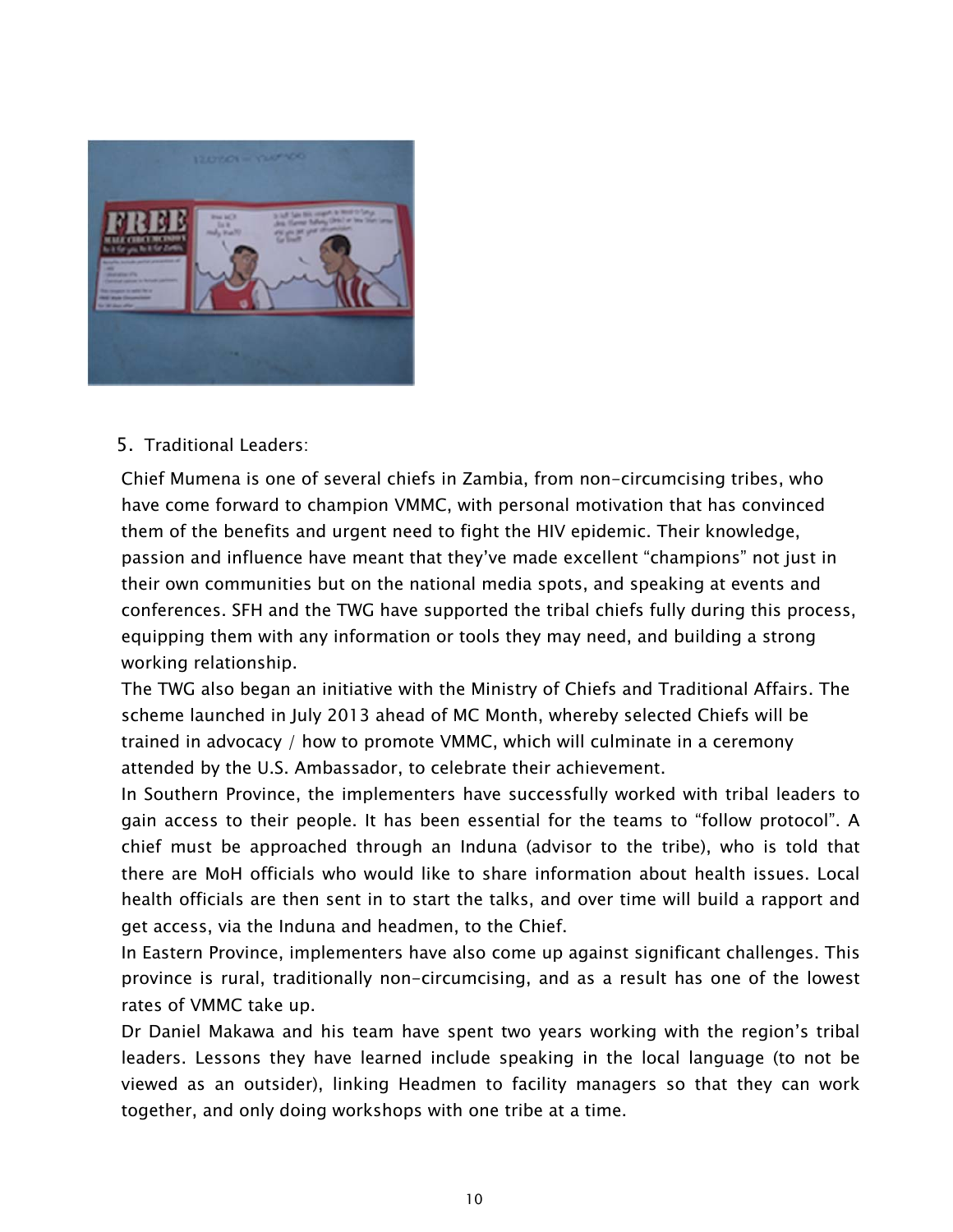Interestingly, the use of Chiefs on TV campaigns generated some negative reactions, and so the implementers focus on mid-media and IPC when working at a territorial level.

Using these learnings, the teams have made great strides over the last year, engaging local leaders to take part in community radio spots in their own language, empowering them to appoint "Health Promoters" from their tribe and building trustful working relationships.

6. Making the national campaign have local impact: observations and considerations:

A big consideration of TWG has been how to make the national campaign have significance to people on a very local level, who may presume it is aimed at the Lusaka population, and not feel it has relevance for them. Attracting men to VMMC in a city like Lusaka, compared to in the rural areas of Southern Province, requires different approaches. In the case studies below, Dr Albert Kaonga, the government's VMMC Coordinator, and Dr Mzaza Nthele, Head of Clinical Care at Livingstone Hospital, explore their observations, successes and challenges in creating a tailored approach in their respective localities.

## Case Study: Reaching men in Lusaka

Lusaka is an urban city with some rural suburbs, and so has a mix of males from different social groups. The working class and educated groups lead a fairly cosmopolitan lifestyle and may already have been saturated by the "VMMC messages", but within the city boundaries there is also quite a poor population living in the townships who may not have been reached by TV and radio. So when it comes to delivering demand creation even in an urban area, Dr Kaonga is keen that it has to be tailored to these distinctly different audiences.

## Mass Media

The benefit of targeting men and their partners living in a city is that there are a greater number of TV and radio channels which people have access to, so in regard to demand generation the implementers have often used the mass media in Lusaka because of these opportunities (setting up call-in shows, TV debates etc).

However, the downside of mass media is that it is difficult to use it to point people to their local facilities, or to make them feel it is more directly aimed at them, so even in urban Lusaka where there is good coverage for national TV and radio, the TWG have not relied on it and put resources into programs for local stations too.

## Local Media and Local Advocates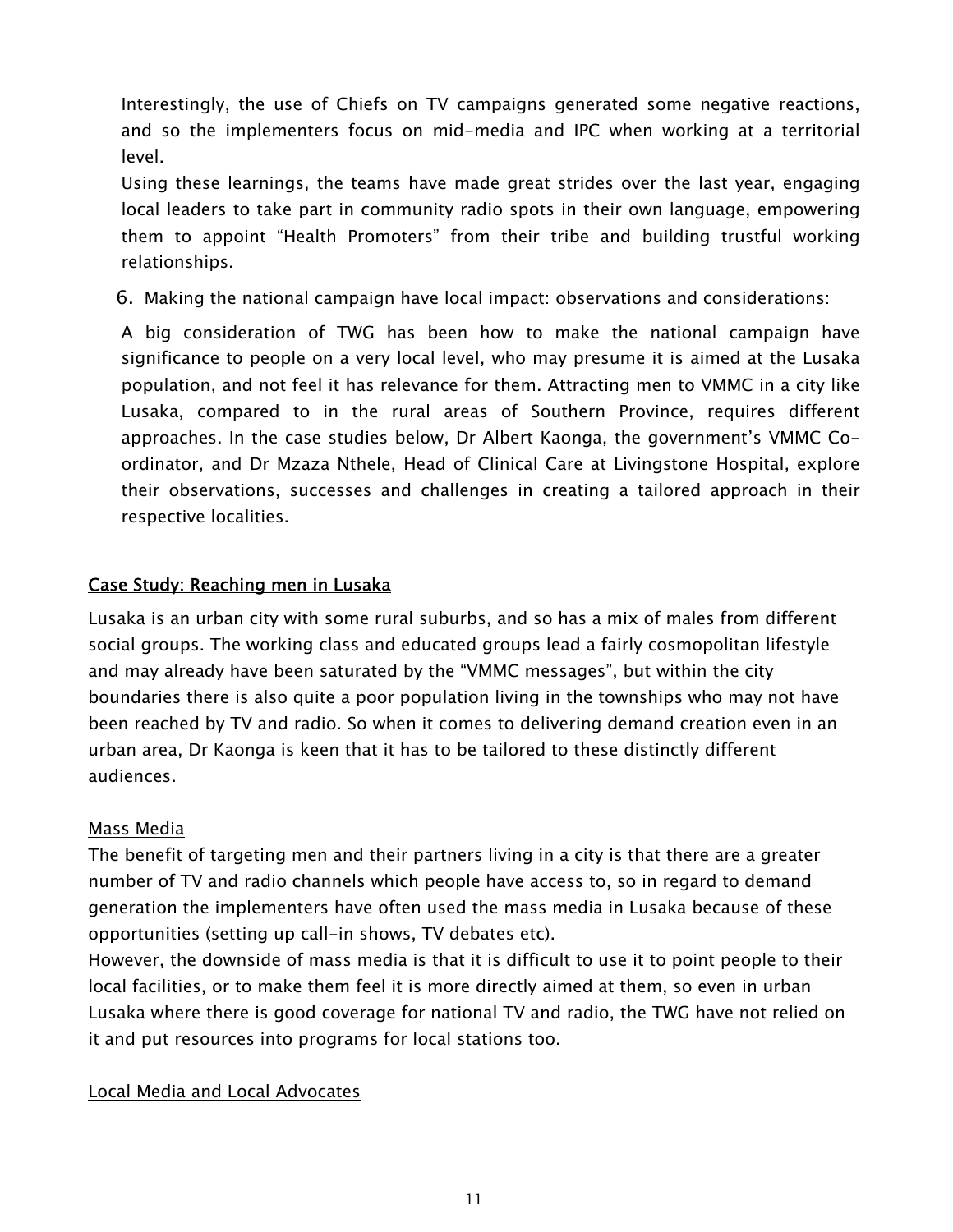In the less urban / rural parts of Lusaka province, community radio stations play a bigger role in people's lives. Many have friends and family attached to the station, or are members of churches who run the stations.

Dr Kaonga believes the implementers have achieved some great successes by channelling the VMMC messages through these stations, as VMMC can be talked about within the context of the setting where the broadcast takes place, with local contributors / ambassadors known to the community.

## Interpersonal Communication

Dr Kaonga believes there is a huge role for interpersonal communication in Lusaka province. Particularly older men who are working rather than studying - sending mobilizers into social clubs, church and work places is key to reaching out to the men who may have heard about VMMC on radio or TV, but have not felt motivated to take the next step.

## Case Study: Reaching men in Livingstone and Southern Province



Dr Mzaza Nthele is Head of Clinical Care at Livingstone hospital, and his role includes coordination of the VMMC program in Southern Province. As he has previously worked in Lusaka province, and as a member of the TWG, he has a strong insight into how carrying out demand and supply for VMMC differs between regions.

He sees the population of Lusaka (city) as being very enlightened as they have access to TV and radio, but the real gulf of information is between those who live in Livingstone town, and those who are spread out in rural areas of Southern Province. These disparate populations have had very little exposure to the VMMC campaigns, they often don't listen to radio and as some districts don't have VMMC providers, even when information is available, there is no way to access the service.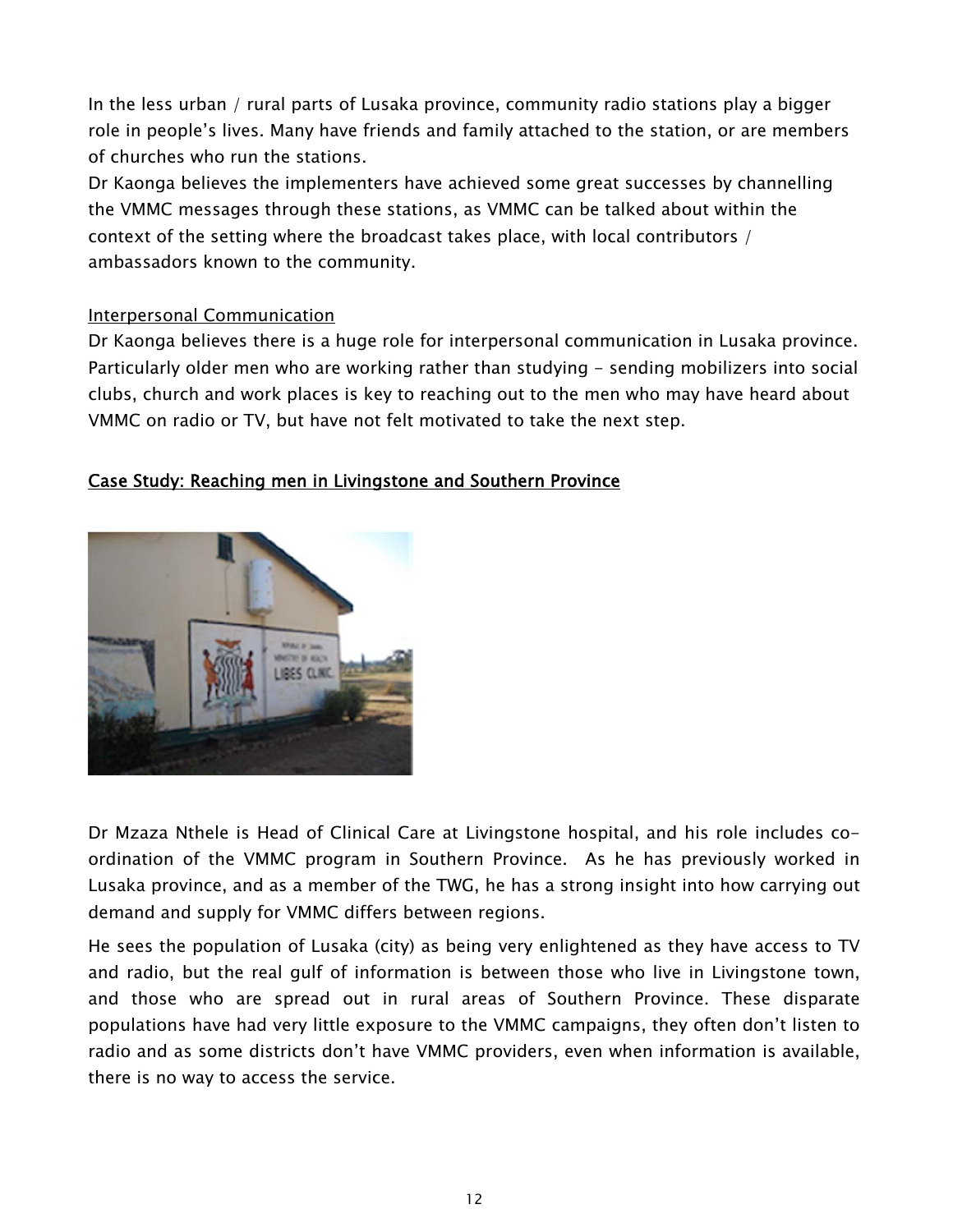

## Tradition and taboos

The biggest hurdle in Southern Province is tradition- most people are from noncircumcising communities, and the Tonga tribe of Southern Province often take more than one wife. This means they will often have sex with another partner while their wife is pregnant, and so the concept of abstaining for six weeks is made more difficult.

There are also certain codes of conduct and sensibilities which make talking about VMMC an issue. In some villages it is a big taboo to talk to an elderly person about circumcision, because genitals are considered to be sacred organs and therefore should not be talked about in public. Talking about removing the foreskin can be viewed as highly offensive.

#### Farming calendar

VMMC is also not a priority - Southern Province is mostly made up of farming communities who are too busy for large parts of the year to engage in social mobilization activities or come for VMMC. This has impacted on the National MC Month campaigns in Southern Province: April is harvest time and December is a bad time of the year for farmers to take time away from cultivating crops.

Married men also present an interesting challenge. As well as the polygamy tradition of the Tonga people, the men take great pride in satisfying their wives. So the prospect of abstaining for six weeks can lead to concerns, or worse men deciding not to abstain after they've had the procedure.

#### Tailored approaches

To counter these hurdles, implementers and health workers in Southern Province has used a four-prong approach to gaining the trust of communities and introducing medical information in an acceptable way.

• Community Health Workers who work in MoH facilities have been given training on HIV and VMMC. These people are more respected by their communities than "outsiders", as over the years they have taught them how to prevent malaria, how to prevent cholera etc. Communities have seen this advice working, and so are more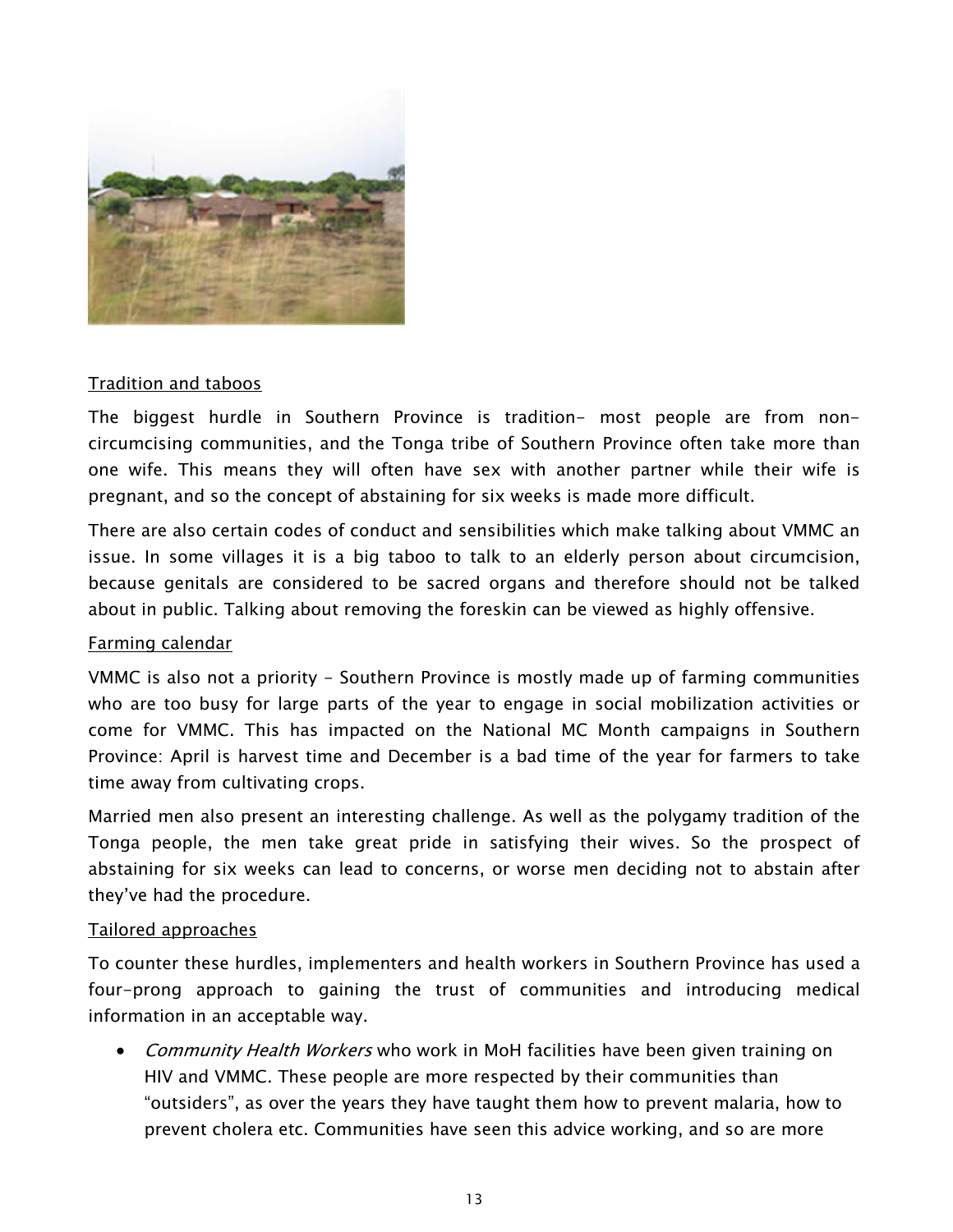receptive to at least hear what the CHW has to say about HIV prevention, this is the starting point for more discussion.

- *Young People* are key to continuing the discussion process. Young people who have lived in the city and return to their communities may have been exposed to the radio and television and been convinced to get circumcised. They can be used to talk to their families and friends about their experience, although Dr Nthele thinks that rather than introduce the topic of HIV they tend to prefer all the other advantages.
- *Schools / students:* By working with schools to reach their pupils, local implementers have found that this can have a positive influence not just on the students and pupils but their parents and extended family. Their parents have little choice but to listen to the excitement that the children have when they come home and talk about a lesson they received at school on VMMC. They can take leaflets home with them and so the information starts to filter through to fathers, mothers, uncles and older siblings. The challenges here lie in the fact that not all parents will be literate or speak the language the materials are printed in, and there may be a respect issue preventing children passing on this information to parents fully and frankly.
- *Working with Traditional Leaders* has been a big challenge but has achieved success when done through the proper channels.

## EVALUATION OF DEMAND CREATION

## Evaluation of Demand Creation

- No official monitoring and evaluation activities were in place to officially measure media exposure, changes in attitudes, and uptake of services as a direct result of the MC Month campaign.
- However, August 2012 saw a significant rise, for the first time, in overall attendance figures at clinics. The total number of MC's performed was 42,000, beating the target of 30,000. This compares to figures of 8,000 and 9,000 in June and July 2012 respectively.
- The figures from December 2012 show a similar spike in surgeries during the MC month campaign. In October and November 2012, figures were around 8,000 and 9500 respectively, in December this rose to 37,000.
- 2012 was the most successful year to date for all partners achieving 173,992 circumcisions, 88% of their annual target.
- The VMMC technical working group discussed findings and feedback after the first MC month, and as a result have repeated the video launch by the minister and letters sent by the PS to request provincial and district staff support - as these were anecdotally cited as some of the most effective parts of the campaign.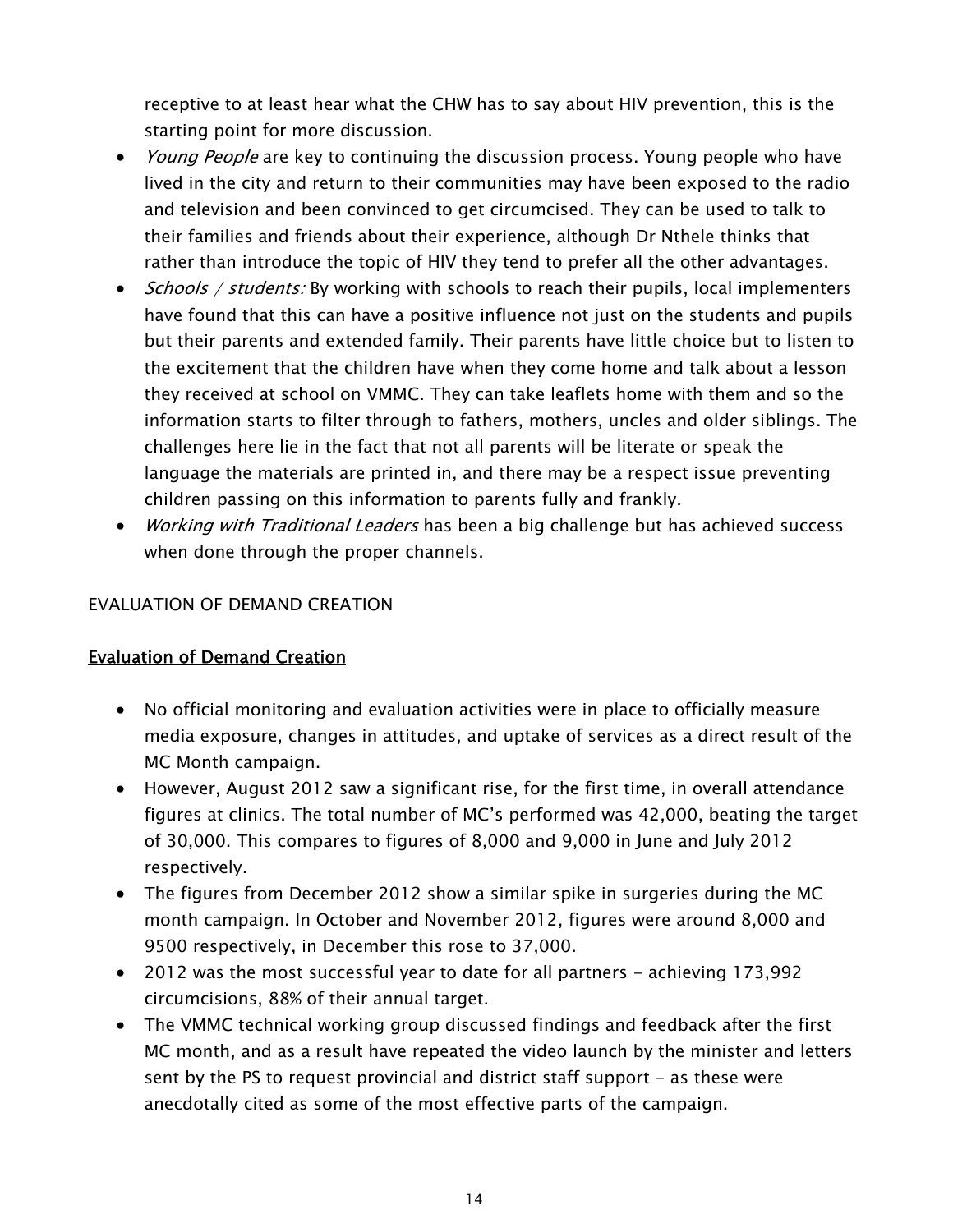## LEARNING AND SCALE UP

## Learning and Scale Up

### Successes/ Challenges

MC Month is a strong example of how government and implementation partners can work together, combining resources, and creating a campaign on a grand scale that would have been impossible if attempted in isolation. However the complex process of coordinating activities and buy-in from top down as well as horizontal collaboration has not been without its challenges.

Lessons learned from August 2012 include:

- Getting information to all the correct people at provincial level is time consuming and needs more advance preparation. The team started preparing for the August 2013 campaign in April, which means they are constantly in "campaign mode".
- Meetings at national level to decide key approaches are crucial, but only if provinces follow suite and can pass down the important information, otherwise the national plan doesn't work. To address this, Dr Kaonga has embarked on a series of provincial visits to build rapports and help encourage regional teams to buy-in to the importance of the program, so that they know who is asking them to conduct these activities, rather than just receiving faceless emails and letters.
- Nominating a focal point person in each district helps counter the problem of people not taking up the work, or personnel changing. This focal point person will relieve some of the pressure from the District Medical Officer to arrange activities, but will have been given their seal of approval to do so.
- Choosing the correct way to communicate with provinces is key, as visits can only happen once or twice. Letters and emails may not have a 100% hit rate, so to keep this information "trickling down" it does require intensive and regular contact by phone too. The focal point person should also help keep the information flowing.
- Stock outs. The danger of running such an intensive campaign is that supply may not be able to predict or meet demand. The TWG experienced stock outs during previous campaigns and so Dr Kaonga has visited one of their main equipment suppliers, Medical Stores Limited, to look at improving communication lines. They have agreed to update him weekly via email as to what is in stock so he's able to advise stakeholders both in provinces and districts on what is required and how they can order ahead of time. The suppliers have visited the TWG and as a result gained a better understanding of logistical management, and continue to co-operate with more frequent stock updates.

## Challenges and their mitigation